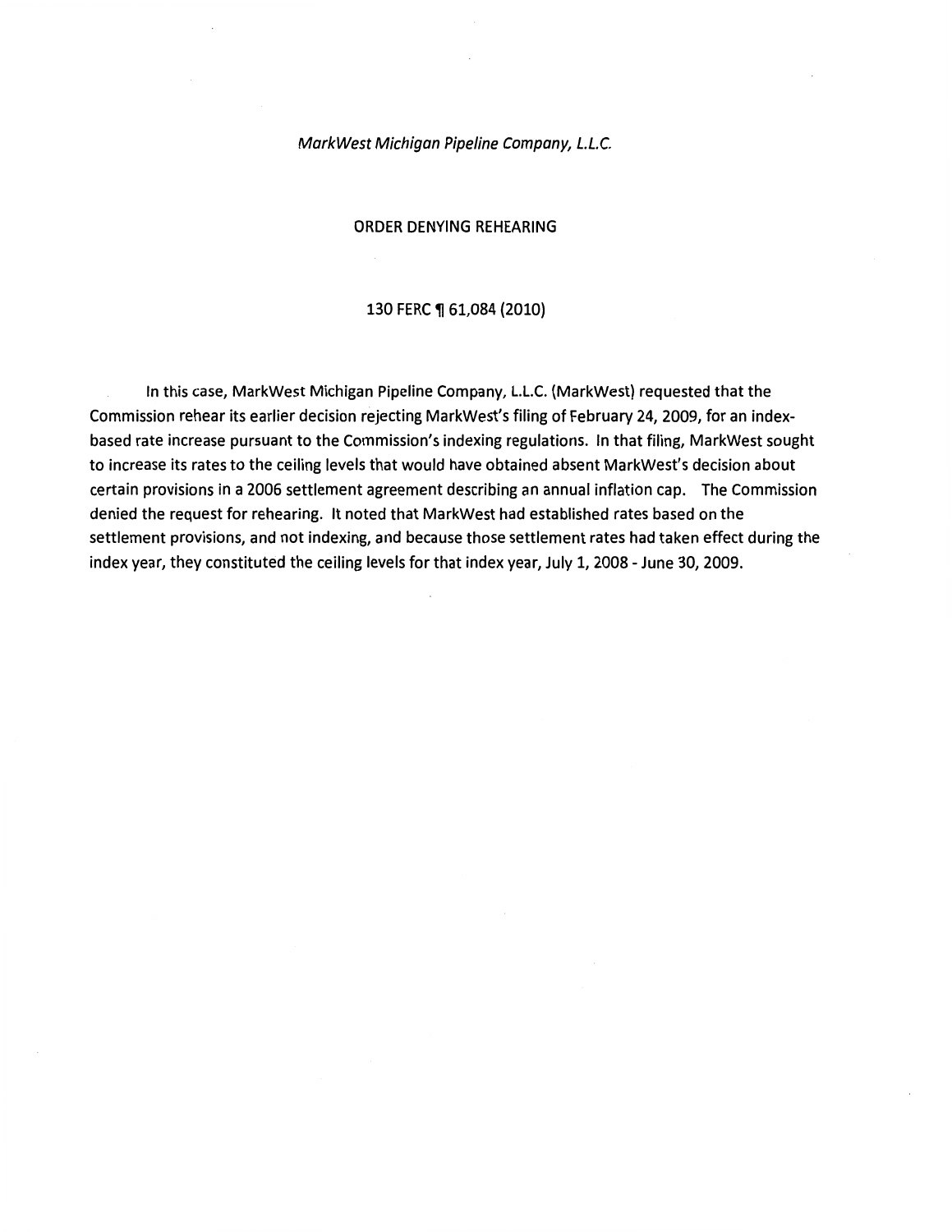# 130 FERC 161,084 UNITED STATES OF AMERICA FEDERAL ENERGY REGULATORY COMMISSION

Before Commissioners: Jon Wellinghoff, Chairman; Marc Spitzer, Philip D. Moeller, and John R. Norris.

Mark West Michigan Pipeline Company, L.L.C.

Docket No. IS09-147-001

### ORDER DENYING REHEARING

(Issued February 2, 2010)

1. This order addresses a rehearing request by MarkWest Michigan Pipeline Company, L.L.C. (MarkWest) of the Commission's March 31, 2009 order<sup>1</sup> rejecting Mark West's tariff filing in Docket No. IS09-147-000. The Commission denies the rehearing request.

## I. **Background**

2. On February 24, 2009, Mark West filed revised tariff F.E.R.C. No. 5 seeking to increase its rates pursuant to section  $342.3(a)$  to the current "FERC index ceiling level."<sup>2</sup> Specifically, Mark West proposed to increase its rates to the ceiling levels that would have applied on February 1, 2009 under section 342.3 of the Commission's regulations absent a 2006 Settlement Agreement (the Settlement)3 between Mark West and several of its shippers. On January 31, 2006, Mark West filed the Settlement in Docket No. IS06-41- 000 under which Mark West established initial FERC tariff rates.<sup>4</sup> In addition, the

<sup>1</sup> MarkWest Michigan Pipeline Co., L.L.C., 126 FERC ¶ 61,300 (2009) (March 31 Order).

<sup>2</sup> Mark West, February 24, 2009, Tariff Filing at p. 1.

<sup>3</sup> MarkWest Michigan Pipeline Co., L.L.C., 115 FERC ¶ 61,002 (2006) (Order Approving Settlement).

4 Mark West Michigan Pipeline Co., L.L.C., Docket No. IS06-41-000, Jan. 31, 2006 Offer of Settlement (the "Settlement").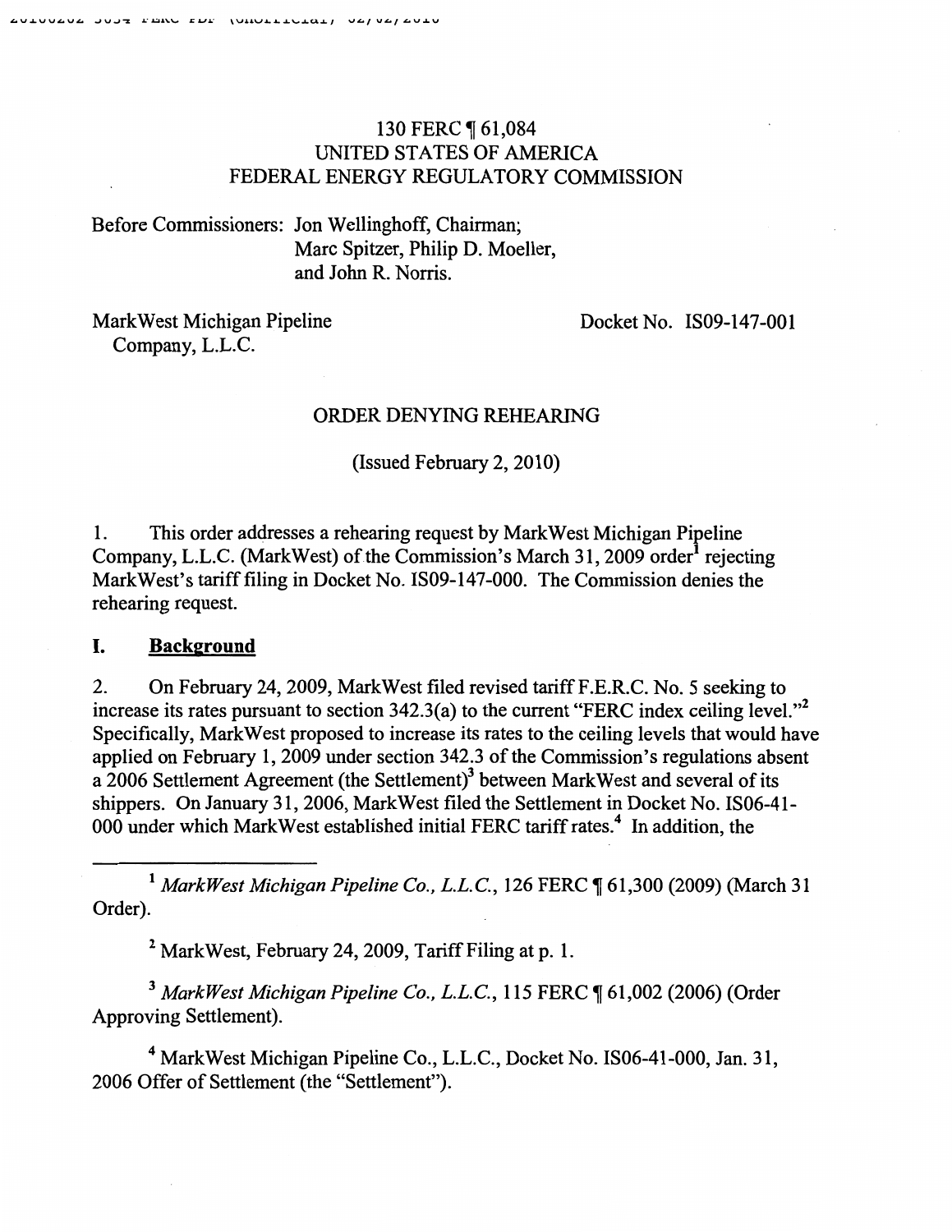settlement established a three year rate moratorium prohibiting Mark West from adjusting l its rates with limited exceptions. One exception to the moratorium permitted MarkWest to increase its rates annually up to the "Annual Inflation Cap."5 However, the allowed increases were less than would have been permitted under the Commission's indexing methodology. The moratorium was in effect from January 31,2006 through January 31, 2009. During the moratorium, Mark West increased its rates three times applying the Settlement's Annual Inflation Cap. As a result of the Settlement rate cap, upon expiration of the moratorium, MarkWest's rates were below what its rates would have been had MarkWest taken the full annual index adjustment pursuant to 18 C.F.R. § 342.3.

3. The Commission's March 31 Order rejected Mark West's February 2009 filing as inconsistent with the Commission's regulations. 6 The Commission also clarified that Mark West's ceiling rates for the index year ending June 30,2009 were the rates established by Mark West's July 1, 2008 rate filing, not the ceiling rates that would have existed on February 1, 2009 absent the Settlement.<sup>7</sup>

## II. Reguest for Rehearing

4. On rehearing, Mark West raises the following issues:

- a. Whether the Commission erred in finding that the rates Mark West filed each year during the moratorium period became Mark West's ceiling rates for the ensuing index year.
- b. Whether the Commission erred in finding that Mark West relinquished the right to increase its rates to the FERC index-based ceiling level after the Settlement expired.
- c. Whether the Commission erred in concluding that the Settlement bars MarkWest from altering its rates until July 1, 2009.

## III. Commission Determination

5. The Commission denies rehearing on all three issues. Mark West fails to demonstrate that the rulings in the March 31 Order do not represent reasoned decisionmaking.

<sup>5</sup> The Annual Inflation Cap is a defmed term in the Settlement.

 $6$  March 31 Order, 126 FERC  $\P$  61,300 at P 1.

<sup>7</sup> *Id* P 10 & Ordering Paragraph B.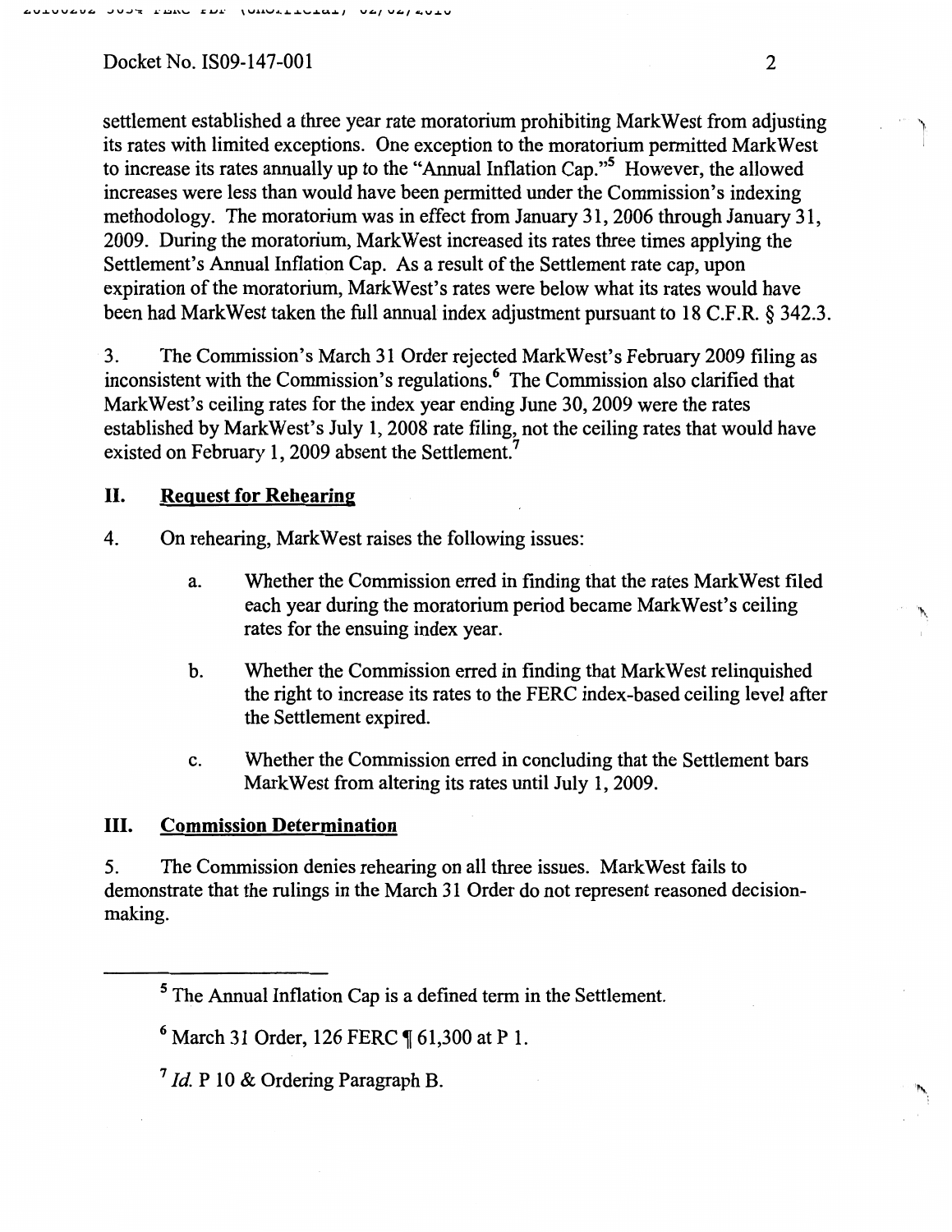### A. Ceiling Rates During Settlement Term

6. MarkWest contends the rates it filed each of the three years during the term of the Settlement were not its "ceiling rates" for each ensuing index year.<sup>8</sup> Mark West argues that sections 2.04(a)(i) and (ii) of the Settlement required MarkWest to calculate rate ceiling levels for each year using FERC's indexing methodology, which "rates" would be independent of the rates calculated under the Settlement using the Annual Inflation Cap.<sup>9</sup> Mark West further states the Settlement parties did not intend for the Settlement Agreement to supplant the Commission's index-based ceiling rates. MarkWest asserts that the Commission's decision rests upon an illogical and unsupportable reading of the Settlement.<sup>10</sup>

7. MarkWest's argument is without merit and is premised on an erroneous reading of the Commission's indexing regulations, 18 C.F.R.  $\S$  342.3.<sup>11</sup> Section 2.04 of the Settlement governs the three year rate moratorium. Section 2.04 provides:

> Subject to the specific exceptions set forth herein, the Parties agree to a mutual moratorium commencing on the date this Settlement has been executed by all Parties and continuing for three (3) years thereafter ("Moratorium Period").

<sup>9</sup>*See* MarkWest Michigan Pipeline Co., L.L.C., April30, 3009, Request for Rehearing at 5-6 (Mark West Rehearing).

<sup>10</sup>*ld* at 8.

11 18 C.F.R. § 342.3 (2009). The Commission summarized the issue in the March 31 Order: "should the index rates under the [S]ettlement be the new basis for further indexing increases under the Commission's indexing regulations, or should the index rates under the [S]ettlement be increased so that further indexing increases begin from a rate level as if the [S]ettlement had never existed." March 31 Order, 126 FERC  $\P$  61,300 atP 6.

<sup>8</sup> The Settlement, Mark West's rehearing request, and the March 31 Order all use the term "ceiling rate." The term as set forth in the indexing regulations, 18 C.F.R. § 342.3, is "ceiling level." To avoid confusion, ceiling level is the term used in this order. Under the Commission's indexing regulations, there is no "ceiling rate." Rather, the indexing methodology calls for every carrier to annually calculate its ceiling level. The ceiling level is used to determine the level of the required index-based rate reduction (under section 342.3(e)) or the permitted index-based rate increase (under section 342.3(a)).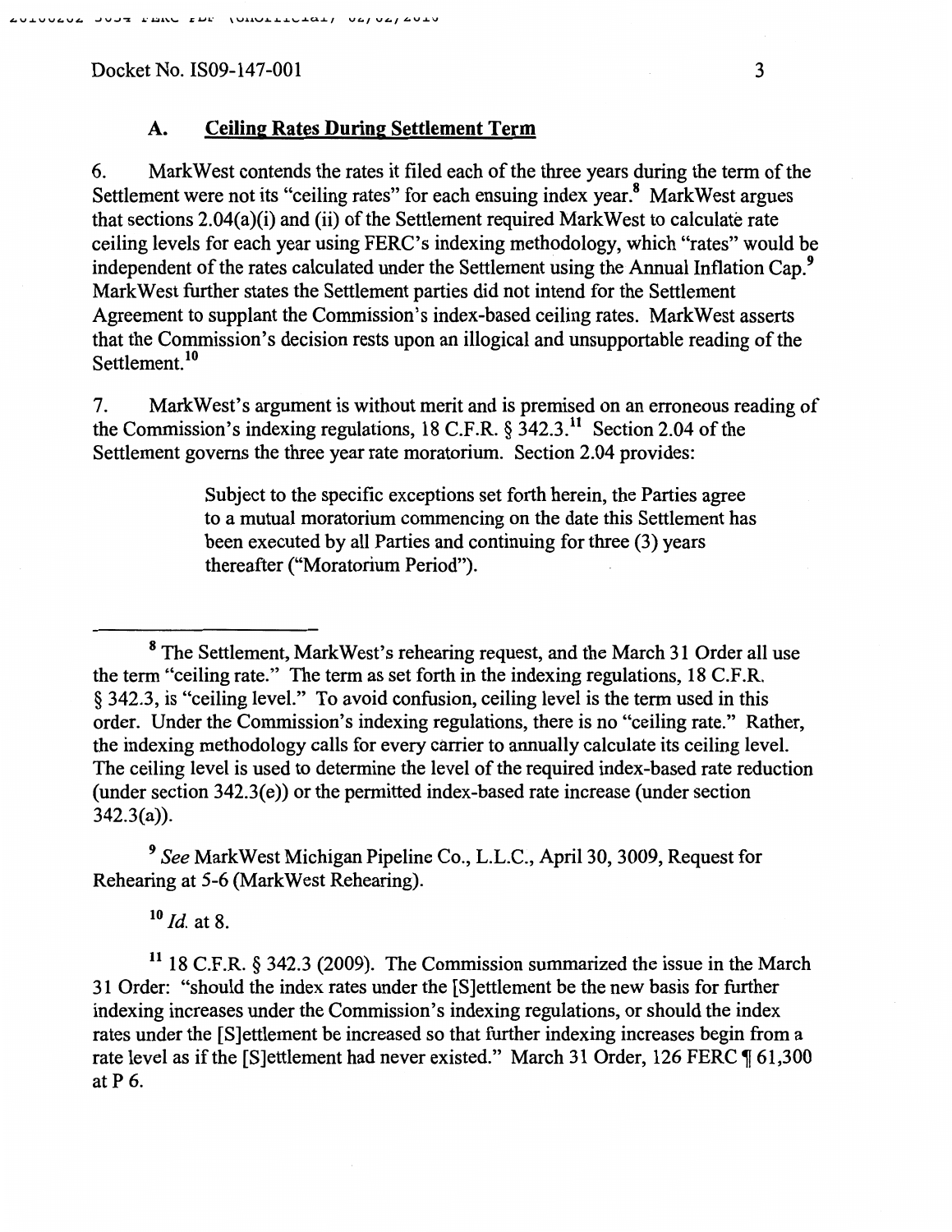- (a) During the Moratorium Period, Mark West shall not seek at the FERC or the MPSC to alter any rates or charges (including the pipeline loss allowance) for service on the Michigan Line, except as follows:
	- (i) Mark West may file to increase Michigan Line rates effective each July  $1<sup>st</sup>$  during the Moratorium Period to reflect positive inflation adjustments as promulgated annually by the FERC pursuant to 18 C.F.R. Section 342.3(d); and Sunoco, GulfMark and Merit agree not to protest Mark West's rate changes, provided, however, that any increase in rates does not exceed an annual inflation cap herein agreed to by the Parties ("Annual Inflation Cap"), which Annual Inflation Cap shall be the sum of the following:
		- 1) the Producer Price Index for Finished Goods Less Food and Energy ...
		- 2) fifty percent (50%) of the Energy component of the Producer Price Index for Finished Goods ...

(ii) The Parties agree that July  $1<sup>st</sup>$  adjustments to Mark West's rates under the Annual Inflation Cap shall be limited to no less than zero (0) percent and no more than ten (10) percent in any year. MarkWest shall reflect negative inflation adjustments only to the extent such decreases are required by 18 C.F.R. Section 342.3(e) due to MarkWest's ceiling rates falling below the rates permitted under Section  $2.04(a)(i).<sup>12</sup>$ 

8. Mark West states that pursuant to the Settlement effective each July  $1<sup>st</sup>$  during the Moratorium Period, "MarkWest would (1) calculate new ceiling levels using the FERC's indexing methodology, (2) in the event of a positive FERC indexing adjustment, raise its rates to the level provided for under the Annual Inflation Cap, not to the FERC ceiling levels, and (3) in the event of a negative FERC indexing adjustment resulting in

 $12$  The Settlement at § 2.04.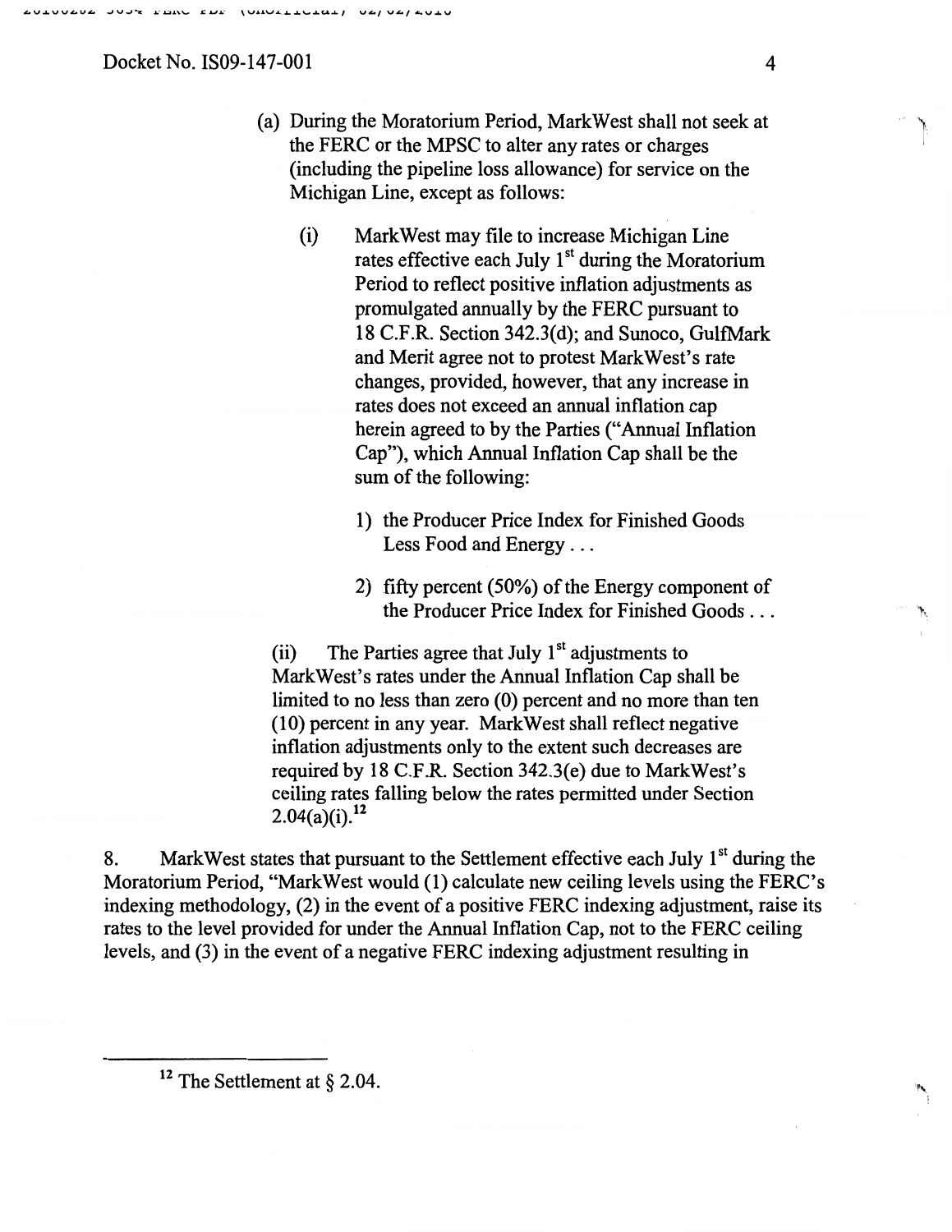9. The issue lies with MarkWest's application of the indexing framework in the context of its Settlement. Specifically, MarkWest's argument on rehearing regarding its ceiling level ignores section 342.3(d)(5) of the Commission's regulations. The relevant part of section 342.3(d)(5) provides:

> When an initial rate, or rate changed by a method other than indexing, takes effect during the index year, such rate will constitute the applicable ceiling level for that index year.<sup>14</sup>

In the March 31 Order, the Commission determined that the rate increases that Mark West took on July 1, 2008 pursuant to the terms of the Settlement became MarkWest's ceiling level for that index year, July 1, 2008 through June 30,2009.15 As detailed below, the implication of this determination is that the rates MarkWest filed each year during the moratorium period became Mark West's ceiling level for the remainder of that index year by operation of section 342.3(d)(5) of the Commission's regulations.

10. Under section 342.3(d)(1) of the Commission's regulations, every index year a pipeline must establish an annual ceiling level. In Mark West's case, the ceiling level for the July 1, 2006- June 30, 2007 index year would have been the initial rates established under the 2006 Settlement multiplied by the Commission's published index for the 2006/2007 index year. Pursuant to section 2.04(a)(ii) of the Settlement, MarkWest should have used that ceiling level to determine whether it was required to decrease its rates. If not, pursuant to section 2.04(a)(i) of the Settlement, Mark West was free to increase its initial Settlement rate up to the Annual Inflation Cap established by the Settlement terms. On July 27, 2006,<sup>16</sup> MarkWest filed to increase its settlement rates up to the Annual Inflation Cap. Because MarkWest changed its rates during the 2006/2007 index year by a method other than indexing, pursuant to section 342.3(d)(5) of the Commission's regulations, Mark West's July 27, 2006 filed rate became its ceiling level for the remainder of the 2006/2007 index year.

13 Mark West Rehearing at 7.

 $14$  18 C.F.R. § 342.3(d)(5) (2009).

<sup>15</sup> March 31 Order, 126 FERC  $\P$  61,300 at P 10 & Ordering Paragraph B.

16 See MarkWest's July 27, 2006 petition to increase its rates as filed in Docket No. IS06-487, which rates became effective on September 1, 2006.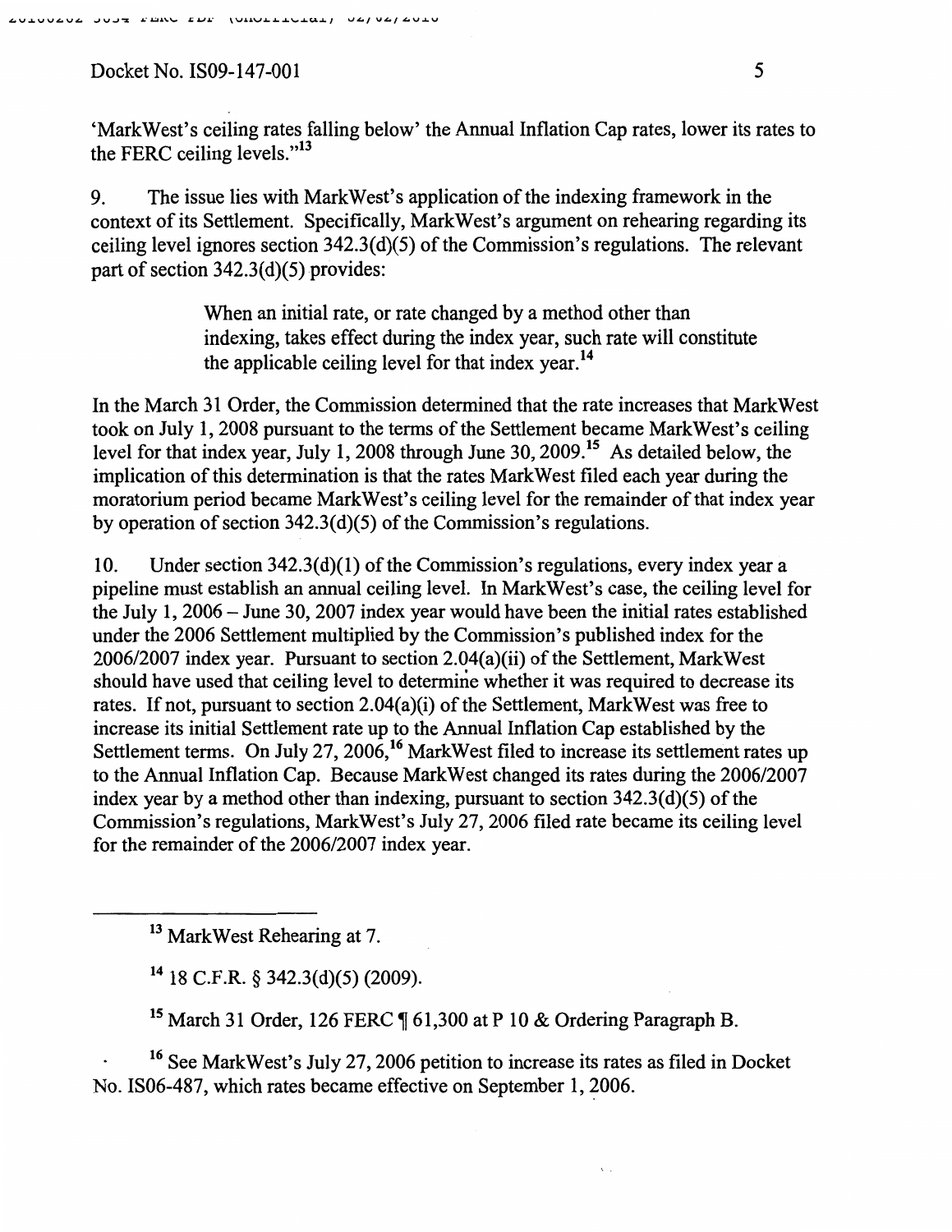11. MarkWest should have repeated this process for the two subsequent index years. Specifically, MarkWest's rate changes made during the 2007/2008 and 2008/2009 index years pursuant to the terms of the Settlement became MarkWest's ceiling level for the remainder of the respective index year pursuant to section 342.2(d)(5) of the Commission's regulations. Thus, for the 2008/2009 index year, once Mark West's July 25, 2008 rate increase filing,<sup>17</sup> which it made pursuant to its Settlement, became effective, those rates became MarkWest's ceiling level for the remainder of the 2008/2009 index year; i.e., through June 30, 2009.

12. In short, section 2.04 of the Settlement is clear. MarkWest was to calculate its ceiling level annually for the sole purpose of determining whether Mark West would be, required, pursuant to the Settlement, to reduce its Settlement rates any given year. Nothing in the settlement suggests, as MarkWest infers, that Mark West was to maintain "FERC index-based ceiling rates" that were separate from the "Annual Inflation Cap rates."<sup>18</sup> Further, nothing in the Settlement suggests that the rates filed pursuant to its terms are not "settlement rates." The Commission's determinations in the March 31 Order are based upon the conclusion that the rates MarkWest filed in 2006,2007, and 2008 pursuant to section 2.04 of the Settlement are "settlement rates."19 MarkWest does not challenge on rehearing, or submit any evidence to dispute the Commission's finding that the rates it filed during the three year term of the Settlement were settlement rates. The closest MarkWest comes to broaching this issue on rehearing is the following:

> Although the Commission's regulations otherwise would have entitled Mark West to raise its rates to the new ceiling level in each of those years, MarkWest did not do so in conformity with the Settlement Agreement. Rather, MarkWest only raised its rates to the level provided under the Annual Inflation Cap. However consistent with the terms of Section 2.04 of the Settlement Agreement and Section 342.3(d)(3) of the Commission's regulations, 18 C.F.R. § 342.3(d), MarkWest calculated the ceiling level for its rates for

18 MarkWest Rehearing at 8.

 $\cdot$  :

<sup>19</sup> March 31 Order, 126 FERC  $\P$  61,300 at P 5-6 (finding that MarkWest's rates filed with the Settlement were section 342.4(c) settlement rates that "were to be implemented as part of an indexing process over the course of the settlement").

'" I

<sup>&</sup>lt;sup>17</sup> See Mark West's July 25, 2008 petition to increase its rates as filed in Docket No. IS08-383, which rates became effective on July 25, 2008.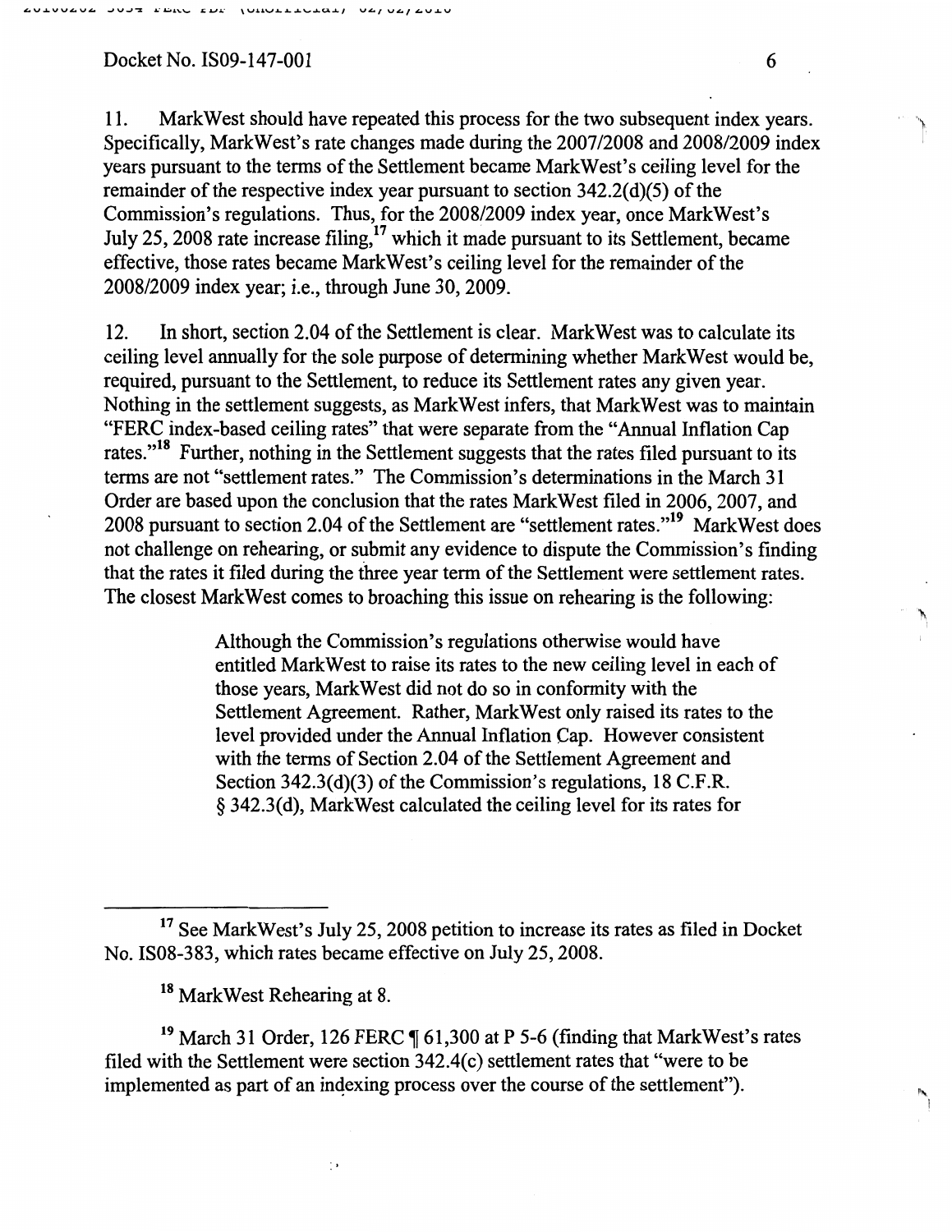each new index year and included these ceiling levels in each of its *indexing tariff filings.* <sup>20</sup>

The fact that Mark West's Settlement references 18 C.F.R. § 342.3 and uses the Commission's indexing regulations as a procedural framework to implement the Settlement does not change the character of the rates MarkWest filed pursuant to the terms of the Settlement.

## B. Right to Increase Rates to Index-Based Ceiling Level

13. MarkWest seeks rehearing on what it characterizes as the Commission's finding that Mark West relinquished the right to increase its rates to the index-based ceiling level after the expiration of the moratorium period.<sup>21</sup> MarkWest argues that unless it expressly and explicitly agreed to forgo its rights under section 342.3(a) of the Commission's regulations, the Commission must find that Mark West has not given up that right. MarkWest states the Settlement is silent on this issue, thus MarkWest believes upon expiration of the rate moratorium on January 31,2009, it had the right to increase its rates pursuant to section 342.3(a) to the ceiling levels that would have been applicable under section 342.3 of the Commission's regulations absent Mark West's 2006 Settlement Agreement. To bolster its argument, Mark West points to a 2008 SFPP settlement agreement that includes a provision explicitly prohibiting SFPP, after the settlement rate moratorium expires, from seeking a rate increase based on an index adjustment at what would have been permissible under section 342.3 of the Commission's regulations during the Moratorium Period but for the index adjustments provided in SFPP's settlement agreement. 22

14. The Commission denies rehearing on this issue. As MarkWest states, the Settlement does not limit Mark West's right to petition for a rate change after the expiration of the three year Moratorium Period. After, January 31, 2009, the date the moratorium expired, Mark West was free to file a petition to change its rates pursuant to any rate methodology available to it under the applicable Commission regulations. For example, Mark West could have filed for cost-of-service rates, market-based rates, or new settlement rates.<sup>23</sup> However, Mark West may not change its rates in a manner that is

<sup>20</sup> Mark West Rehearing at 4 (emphasis added).

<sup>21</sup>*Id.* at 8-9.

<sup>22</sup> Id. at 10 (citing Joint Explanatory Statement Regarding Settlement Agreement in Satisfaction of Protests and Complaints, Docket Nos. IS08-28-000, *eta/.,* at Attachment 1, pp. 10-11 (Section III.D(4)) filed Oct. 22, 2008).

23 *See* 18 C.F .R. § 342.4 (2009).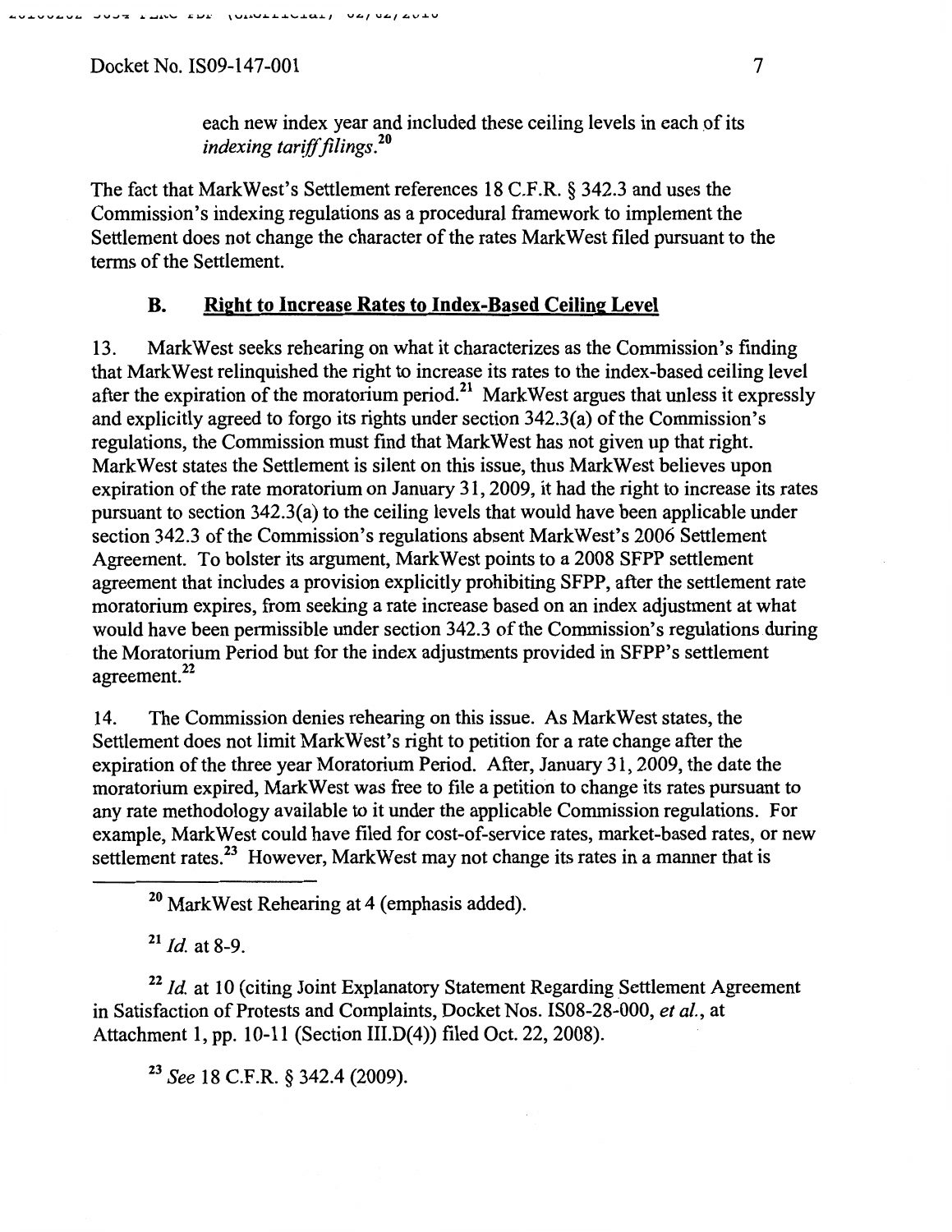inconsistent with the Commission's regulations. This was the Commission's holding in the March 31 Order.

15. The Commission determined in the March 31 Order that the operation of the Commission's indexing regulations, in conjunction with the Settlement precludes MarkWest during the 2006/2007, 2007/2008, and 2008/2009 index years from raising its rates to what MarkWest's ceiling level would have been if it had not been subject to the Settlement. As described above, section 342.3(d)(5) of the Commission's regulations mandates that a rate changed by a method other than indexing that takes effect during the index year is the applicable ceiling level for that index year. In Mark West's case, each of its rate increases made pursuant to section 2.04(a)(i) of the Settlement were settlement rates. Thus, pursuant to section 342.3(d)(5), the increased rates became MarkWest's ceiling level for the duration of the index year (until June  $30<sup>th</sup>$ ). Section 342.3(a) of the Commission's regulations authorizes a carrier to increase its rates up to its ceiling level during each index year. Once Mark West's third annual increase to its settlement rates became effective on July 1, 2008, those rates became MarkWest's ceiling level through the end of that index year, June 30,2009. Thus, no further increases were permissible under 18 C.F.R. § 342.3(a).

16. This result is consistent with the Commission's intent when it implemented the indexing regulations. In adopting the indexing regulations, the Commission clarified that within a particular index year, a pipeline may not move back and forth between indexing and an alternative ratemaking method.

> If the rate in effect is changed during the year through a method other than indexing, or if the rate in question is an initial rate established during the year, then the pipeline must defer any rate change pursuant to the indexing system to the next subsequent adjustment date  $-$  i.e., the following July 1. This limitation is to preserve the integrity of the annual indexing concept. The index is intended to limit the amount by which a rate may be increased on an annual basis. To allow a rate established, or changed by a method other than indexing, during the index year to be further increased by the full amount allowed by the index would be contrary to the policy that the ceiling level is established on an annual basis, to be applied during an index year.<sup>24</sup>

下

<sup>24</sup>*Revisions to Oil Pipeline Regulations Pursuant to the Energy Policy Act of 1992,* Order No. 561,58 FR 58753 (Nov. 4, 1993), FERC Stats. & Regs., Regs. Preambles January 1991-June 1996 ~ 30,985, at 30,954 (1993), *order on reh 'g,*  Order 561-A, 59 FR 40242 (Aug. 8, 1994), FERC Stats. & Regs., Regs. Preambles, January 1991-June 1996 ¶ 31,000 (1994); *aff'd, Association of Oil Pipe Lines v. FERC*, 83 F.3d 1424 (D.C. Cir. 1996).